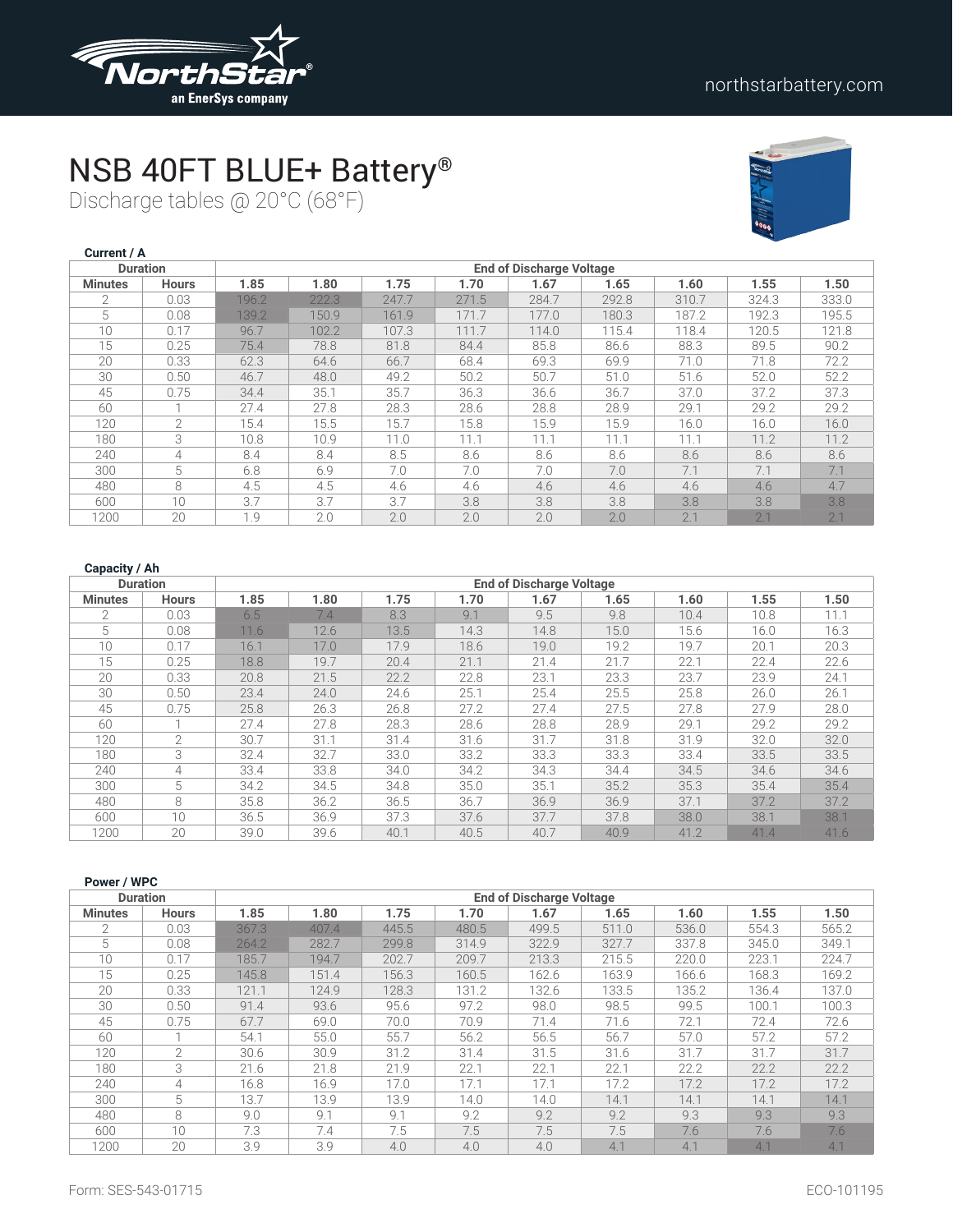

### NSB 40FT BLUE+ Battery®

Discharge tables @ 25°C (77°F)



| Current / A    |                 |       |       |       |       |                                 |       |       |       |       |
|----------------|-----------------|-------|-------|-------|-------|---------------------------------|-------|-------|-------|-------|
|                | <b>Duration</b> |       |       |       |       | <b>End of Discharge Voltage</b> |       |       |       |       |
| <b>Minutes</b> | <b>Hours</b>    | 1.85  | 1.80  | 1.75  | 1.70  | 1.67                            | 1.65  | 1.60  | 1.55  | 1.50  |
| $\mathcal{P}$  | 0.03            | 217.8 | 246.6 | 274.8 | 301.3 | 315.9                           | 324.9 | 344.8 | 359.9 | 369.6 |
| 5              | 0.08            | 151.6 | 164.3 | 176.2 | 187.0 | 192.7                           | 196.3 | 203.8 | 209.4 | 212.9 |
| 10             | 0.17            | 103.9 | 109.9 | 115.3 | 120.0 | 122.5                           | 124.0 | 127.2 | 129.5 | 130.9 |
| 15             | 0.25            | 80.4  | 84.0  | 87.2  | 90.0  | 91.5                            | 92.4  | 94.2  | 95.5  | 96.2  |
| 20             | 0.33            | 66.1  | 68.6  | 70.7  | 72.6  | 73.6                            | 74.2  | 75.4  | 76.2  | 76.7  |
| 30             | 0.50            | 49.2  | 50.6  | 51.9  | 52.9  | 53.5                            | 53.8  | 54.4  | 54.8  | 55.0  |
| 45             | 0.75            | 36.0  | 36.8  | 37.4  | 38.0  | 38.3                            | 38.5  | 38.8  | 39.0  | 39.1  |
| 60             |                 | 28.5  | 29.0  | 29.5  | 29.8  | 30.0                            | 30.1  | 30.3  | 30.5  | 30.5  |
| 120            | $\overline{2}$  | 15.9  | 16.0  | 16.2  | 16.3  | 16.4                            | 16.4  | 16.5  | 16.5  | 16.5  |
| 180            | 3               | 11.1  | 11.2  | 11.3  | 11.4  | 11.4                            | 11.4  | 11.5  | 11.5  | 11.5  |
| 240            | 4               | 8.6   | 8.6   | 8.7   | 8.8   | 8.8                             | 8.8   | 8.8   | 8.8   | 8.8   |
| 300            | 5               | 7.0   | 7.1   | 7.1   | 7.2   | 7.2                             | 7.2   | 7.2   | 7.2   | 7.2   |
| 480            | 8               | 4.5   | 4.6   | 4.6   | 4.7   | 4.7                             | 4.7   | 4.7   | 4.7   | 4.7   |
| 600            | 10              | 3.7   | 3.7   | 3.8   | 3.8   | 3.8                             | 3.8   | 3.9   | 3.9   | 3.9   |
| 1200           | 20              | 2.0   | 2.0   | 2.0   | 2.0   | 2.1                             | 2.1   | 2.1   | 2.1   | 2.1   |

| <b>Duration</b> |               |      |      |      |      | <b>End of Discharge Voltage</b> |      |      |      |      |
|-----------------|---------------|------|------|------|------|---------------------------------|------|------|------|------|
| <b>Minutes</b>  | <b>Hours</b>  | 1.85 | 1.80 | 1.75 | 1.70 | 1.67                            | 1.65 | 1.60 | 1.55 | 1.50 |
| $\mathfrak{D}$  | 0.03          | 7.3  | 8.2  | 9.2  | 10.0 | 10.5                            | 10.8 | 11.5 | 12.0 | 12.3 |
| 5               | 0.08          | 12.6 | 13.7 | 14.7 | 15.6 | 16.1                            | 16.4 | 17.0 | 17.5 | 17.7 |
| 10 <sup>°</sup> | 0.17          | 17.3 | 18.3 | 19.2 | 20.0 | 20.4                            | 20.7 | 21.2 | 21.6 | 21.8 |
| 15              | 0.25          | 20.1 | 21.0 | 21.8 | 22.5 | 22.9                            | 23.1 | 23.5 | 23.9 | 24.1 |
| 20              | 0.33          | 22.0 | 22.9 | 23.6 | 24.2 | 24.5                            | 24.7 | 25.1 | 25.4 | 25.6 |
| 30              | 0.50          | 24.6 | 25.3 | 25.9 | 26.5 | 26.7                            | 26.9 | 27.2 | 27.4 | 27.5 |
| 45              | 0.75          | 27.0 | 27.6 | 28.1 | 28.5 | 28.7                            | 28.8 | 29.1 | 29.3 | 29.3 |
| 60              |               | 28.5 | 29.0 | 29.5 | 29.8 | 30.0                            | 30.1 | 30.3 | 30.5 | 30.5 |
| 120             | $\mathcal{L}$ | 31.7 | 32.1 | 32.4 | 32.7 | 32.8                            | 32.8 | 33.0 | 33.0 | 33.0 |
| 180             | 3             | 33.3 | 33.6 | 33.9 | 34.1 | 34.2                            | 34.3 | 34.4 | 34.4 | 34.4 |
| 240             | 4             | 34.2 | 34.6 | 34.8 | 35.1 | 35.2                            | 35.2 | 35.3 | 35.4 | 35.4 |
| 300             | 5             | 35.0 | 35.3 | 35.6 | 35.8 | 35.9                            | 36.0 | 36.1 | 36.1 | 36.1 |
| 480             | 8             | 36.4 | 36.7 | 37.1 | 37.3 | 37.5                            | 37.5 | 37.7 | 37.8 | 37.8 |
| 600             | 10            | 37.0 | 37.4 | 37.8 | 38.1 | 38.2                            | 38.3 | 38.5 | 38.6 | 38.7 |
| 1200            | 20            | 39.3 | 39.9 | 40.4 | 40.8 | 41.1                            | 41.2 | 41.5 | 41.7 | 41.9 |

| Power / WPC    |                 |       |       |       |       |                                 |       |       |       |       |
|----------------|-----------------|-------|-------|-------|-------|---------------------------------|-------|-------|-------|-------|
|                | <b>Duration</b> |       |       |       |       | <b>End of Discharge Voltage</b> |       |       |       |       |
| <b>Minutes</b> | <b>Hours</b>    | 1.85  | 1.80  | 1.75  | 1.70  | 1.67                            | 1.65  | 1.60  | 1.55  | 1.50  |
| $\overline{2}$ | 0.03            | 407.6 | 452.1 | 494.4 | 533.2 | 554.2                           | 567.1 | 594.8 | 615.1 | 627.2 |
| 5              | 0.08            | 287.6 | 307.8 | 326.4 | 342.8 | 351.5                           | 356.8 | 367.8 | 375.7 | 380.1 |
| 10             | 0.17            | 199.5 | 209.2 | 217.8 | 225.3 | 229.2                           | 231.5 | 236.4 | 239.7 | 241.4 |
| 15             | 0.25            | 155.5 | 161.4 | 166.7 | 171.2 | 173.5                           | 174.8 | 177.7 | 179.5 | 180.5 |
| 20             | 0.33            | 128.5 | 132.6 | 136.1 | 139.2 | 140.8                           | 141.7 | 143.5 | 144.8 | 145.4 |
| 30             | 0.50            | 96.4  | 98.7  | 100.8 | 102.5 | 103.4                           | 103.9 | 104.9 | 105.5 | 105.8 |
| 45             | 0.75            | 70.9  | 72.2  | 73.4  | 74.3  | 74.8                            | 75.0  | 75.6  | 75.9  | 76.0  |
| 60             |                 | 56.5  | 57.3  | 58.1  | 58.7  | 59.0                            | 59.1  | 59.5  | 59.6  | 59.7  |
| 120            | 2               | 31.7  | 32.0  | 32.2  | 32.4  | 32.5                            | 32.6  | 32.7  | 32.8  | 32.8  |
| 180            | 3               | 22.2  | 22.4  | 22.5  | 22.7  | 22.7                            | 22.8  | 22.8  | 22.9  | 22.9  |
| 240            | 4               | 17.2  | 17.3  | 17.4  | 17.5  | 17.6                            | 17.6  | 17.6  | 17.7  | 17.7  |
| 300            | 5               | 14.0  | 14.1  | 14.2  | 14.3  | 14.3                            | 14.4  | 14.4  | 14.4  | 14.4  |
| 480            | 8               | 9.1   | 9.2   | 9.3   | 9.3   | 9.4                             | 9.4   | 9.4   | 9.4   | 9.4   |
| 600            | 10 <sup>1</sup> | 7.4   | 7.5   | 7.6   | 7.6   | 7.6                             | 7.7   | 7.7   | 7.7   | 7.7   |
| 1200           | 20              | 3.9   | 4.0   | 4.0   | 4.1   | 4.1                             | 4.1   | 4.1   | 4.1   | 4.1   |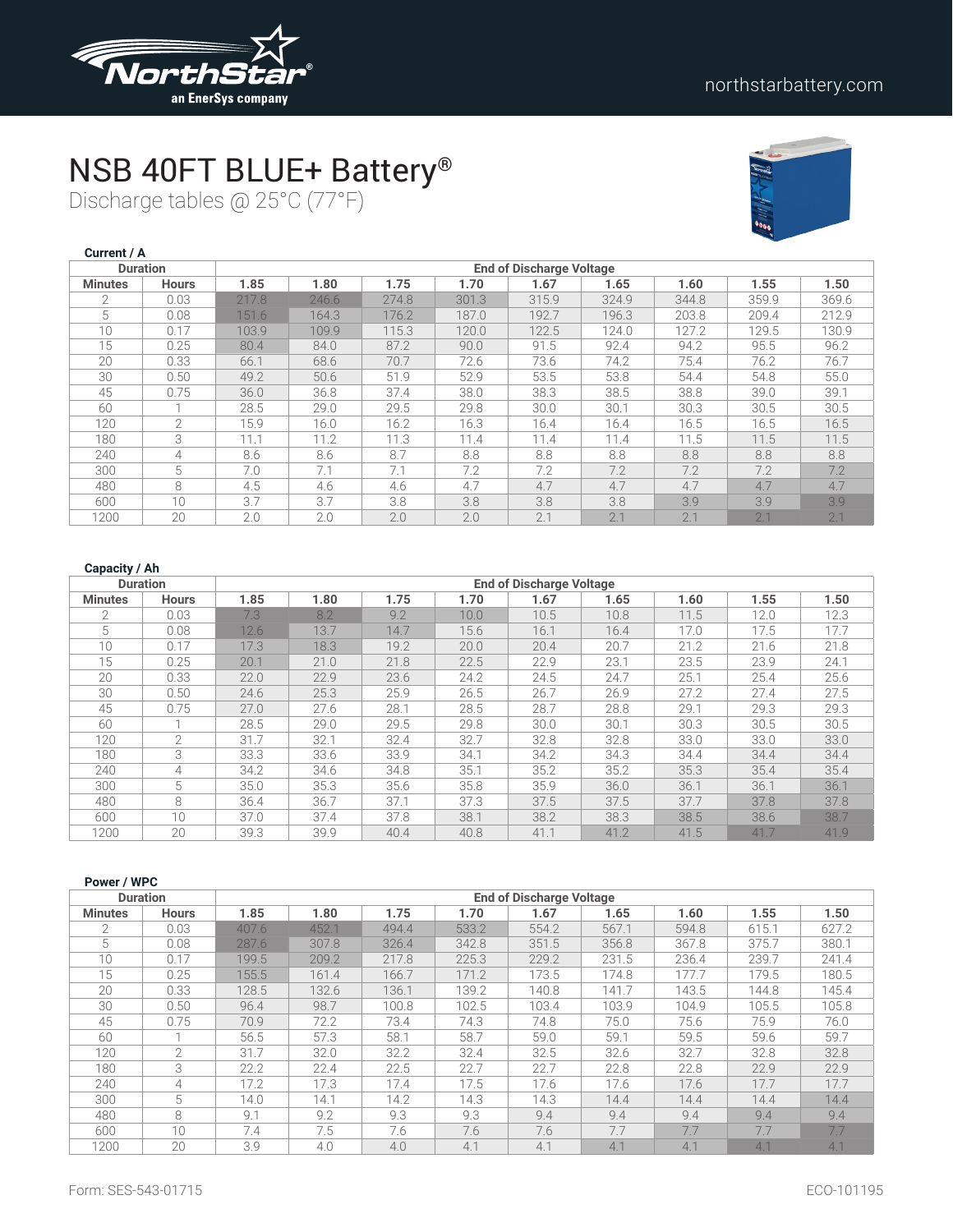

# NSB 100FT BLUE+ Battery®

Discharge tables @ 20°C (68°F)



| Current / A    |                 |       |       |       |       |                                 |       |       |       |       |
|----------------|-----------------|-------|-------|-------|-------|---------------------------------|-------|-------|-------|-------|
|                | <b>Duration</b> |       |       |       |       | <b>End of Discharge Voltage</b> |       |       |       |       |
| <b>Minutes</b> | <b>Hours</b>    | 1.85  | 1.80  | 1.75  | 1.70  | 1.67                            | 1.65  | 1.60  | 1.55  | 1.50  |
| $\mathfrak{D}$ | 0.03            | 323.6 | 386.4 | 450.2 | 511.9 | 546.5                           | 568.1 | 615.3 | 650.3 | 670.8 |
| 5              | 0.08            | 261.1 | 295.9 | 329.6 | 361.0 | 378.2                           | 388.7 | 411.4 | 428.1 | 437.9 |
| 10             | 0.17            | 199.4 | 218.3 | 236.1 | 252.2 | 260.8                           | 266.0 | 277.2 | 285.2 | 289.9 |
| 15             | 0.25            | 163.8 | 176.2 | 187.6 | 197.8 | 203.2                           | 206.4 | 213.3 | 218.1 | 220.9 |
| 20             | 0.33            | 140.1 | 149.0 | 157.1 | 164.2 | 167.9                           | 170.2 | 174.9 | 178.2 | 180.0 |
| 30             | 0.50            | 110.1 | 115.3 | 120.1 | 124.2 | 126.3                           | 127.6 | 130.2 | 132.0 | 132.9 |
| 45             | 0.75            | 84.4  | 87.3  | 89.9  | 92.2  | 93.3                            | 94.0  | 95.3  | 96.2  | 96.6  |
| 60             | H.              | 68.9  | 70.8  | 72.5  | 73.8  | 74.5                            | 74.9  | 75.7  | 76.2  | 76.4  |
| 120            | $\overline{2}$  | 40.6  | 41.2  | 41.6  | 42.0  | 42.2                            | 42.3  | 42.5  | 42.6  | 42.6  |
| 180            | 3               | 29.0  | 29.3  | 29.5  | 29.7  | 29.8                            | 29.8  | 29.9  | 29.9  | 29.9  |
| 240            | 4               | 22.6  | 22.8  | 23.0  | 23.1  | 23.2                            | 23.2  | 23.2  | 23.2  | 23.2  |
| 300            | 5               | 18.6  | 18.7  | 18.8  | 18.9  | 19.0                            | 19.0  | 19.1  | 19.1  | 19.1  |
| 480            | 8               | 12.1  | 12.2  | 12.3  | 12.4  | 12.4                            | 12.5  | 12.5  | 12.5  | 12.6  |
| 600            | 10              | 9.8   | 9.9   | 10.0  | 10.1  | 10.2                            | 10.2  | 10.2  | 10.3  | 10.3  |
| 1200           | 20              | 5.0   | 5.1   | 5.2   | 5.3   | 5.4                             | 5.4   | 5.5   | 5.6   | 5.6   |

| <b>Duration</b> |               |      |       |       |       | <b>End of Discharge Voltage</b> |       |       |       |       |
|-----------------|---------------|------|-------|-------|-------|---------------------------------|-------|-------|-------|-------|
| <b>Minutes</b>  | <b>Hours</b>  | 1.85 | 1.80  | 1.75  | 1.70  | 1.67                            | 1.65  | 1.60  | 1.55  | 1.50  |
| $\mathfrak{D}$  | 0.03          | 10.8 | 12.9  | 15.0  | 17.1  | 18.2                            | 18.9  | 20.5  | 21.7  | 22.4  |
| 5               | 0.08          | 21.8 | 24.7  | 27.5  | 30.1  | 31.5                            | 32.4  | 34.3  | 35.7  | 36.5  |
| 10              | 0.17          | 33.2 | 36.4  | 39.4  | 42.0  | 43.5                            | 44.3  | 46.2  | 47.5  | 48.3  |
| 15              | 0.25          | 40.9 | 44.0  | 46.9  | 49.4  | 50.8                            | 51.6  | 53.3  | 54.5  | 55.2  |
| 20              | 0.33          | 46.7 | 49.7  | 52.4  | 54.7  | 56.0                            | 56.7  | 58.3  | 59.4  | 60.0  |
| 30              | 0.50          | 55.0 | 57.7  | 60.0  | 62.1  | 63.1                            | 63.8  | 65.1  | 66.0  | 66.4  |
| 45              | 0.75          | 63.3 | 65.5  | 67.5  | 69.1  | 70.0                            | 70.5  | 71.5  | 72.1  | 72.4  |
| 60              |               | 68.9 | 70.8  | 72.5  | 73.8  | 74.5                            | 74.9  | 75.7  | 76.2  | 76.4  |
| 120             | $\mathcal{L}$ | 81.2 | 82.3  | 83.3  | 84.0  | 84.4                            | 84.6  | 85.0  | 85.1  | 85.1  |
| 180             | 3             | 87.1 | 87.9  | 88.6  | 89.1  | 89.4                            | 89.5  | 89.7  | 89.8  | 89.8  |
| 240             | 4             | 90.5 | 91.3  | 91.9  | 92.4  | 92.6                            | 92.7  | 92.9  | 92.9  | 92.9  |
| 300             | 5             | 92.8 | 93.6  | 94.2  | 94.7  | 94.9                            | 95.1  | 95.3  | 95.3  | 95.3  |
| 480             | 8             | 96.5 | 97.5  | 98.4  | 99.2  | 99.5                            | 99.7  | 100.2 | 100.4 | 100.5 |
| 600             | 10            | 97.7 | 99.0  | 100.1 | 101.1 | 101.6                           | 101.9 | 102.5 | 102.9 | 103.1 |
| 1200            | 20            | 99.2 | 102.0 | 104.6 | 106.8 | 108.0                           | 108.7 | 110.3 | 111.5 | 112.4 |

| Power / WPC    |                 |       |       |       |       |                                 |       |       |        |        |
|----------------|-----------------|-------|-------|-------|-------|---------------------------------|-------|-------|--------|--------|
|                | <b>Duration</b> |       |       |       |       | <b>End of Discharge Voltage</b> |       |       |        |        |
| <b>Minutes</b> | <b>Hours</b>    | 1.85  | 1.80  | 1.75  | 1.70  | 1.67                            | 1.65  | 1.60  | 1.55   | 1.50   |
| 2              | 0.03            | 667.5 | 742.4 | 814.8 | 882.5 | 920.0                           | 943.3 | 995.0 | 1035.7 | 1063.8 |
| 5              | 0.08            | 515.5 | 561.9 | 605.9 | 646.2 | 668.2                           | 681.7 | 711.4 | 734.3  | 749.6  |
| 10             | 0.17            | 385.3 | 412.7 | 438.2 | 461.1 | 473.3                           | 480.8 | 496.9 | 509.0  | 516.7  |
| 15             | 0.25            | 313.7 | 332.6 | 349.8 | 365.1 | 373.2                           | 378.1 | 388.5 | 396.1  | 400.7  |
| 20             | 0.33            | 267.1 | 281.1 | 293.8 | 304.9 | 310.7                           | 314.2 | 321.5 | 326.8  | 329.8  |
| 30             | 0.50            | 208.8 | 217.5 | 225.3 | 232.1 | 235.5                           | 237.6 | 241.8 | 244.7  | 246.1  |
| 45             | 0.75            | 159.6 | 164.7 | 169.3 | 173.1 | 175.0                           | 176.2 | 178.4 | 179.8  | 180.3  |
| 60             |                 | 130.2 | 133.6 | 136.6 | 139.0 | 140.2                           | 140.9 | 142.3 | 143.1  | 143.2  |
| 120            | $\mathcal{P}$   | 76.6  | 77.7  | 78.6  | 79.3  | 79.7                            | 79.9  | 80.2  | 80.2   | 80.2   |
| 180            | 3               | 54.8  | 55.3  | 55.8  | 56.1  | 56.3                            | 56.3  | 56.4  | 56.4   | 56.4   |
| 240            | 4               | 42.7  | 43.1  | 43.4  | 43.6  | 43.7                            | 43.7  | 43.8  | 43.8   | 43.8   |
| 300            | 5               | 35.1  | 35.3  | 35.6  | 35.7  | 35.8                            | 35.8  | 35.9  | 35.9   | 35.9   |
| 480            | 8               | 22.8  | 23.0  | 23.2  | 23.3  | 23.4                            | 23.4  | 23.5  | 23.5   | 23.5   |
| 600            | 10 <sup>1</sup> | 18.4  | 18.6  | 18.8  | 19.0  | 19.0                            | 19.1  | 19.2  | 19.2   | 19.3   |
| 1200           | 20              | 9.3   | 9.6   | 9.8   | 9.9   | 10.0                            | 10.1  | 10.2  | 10.4   | 10.5   |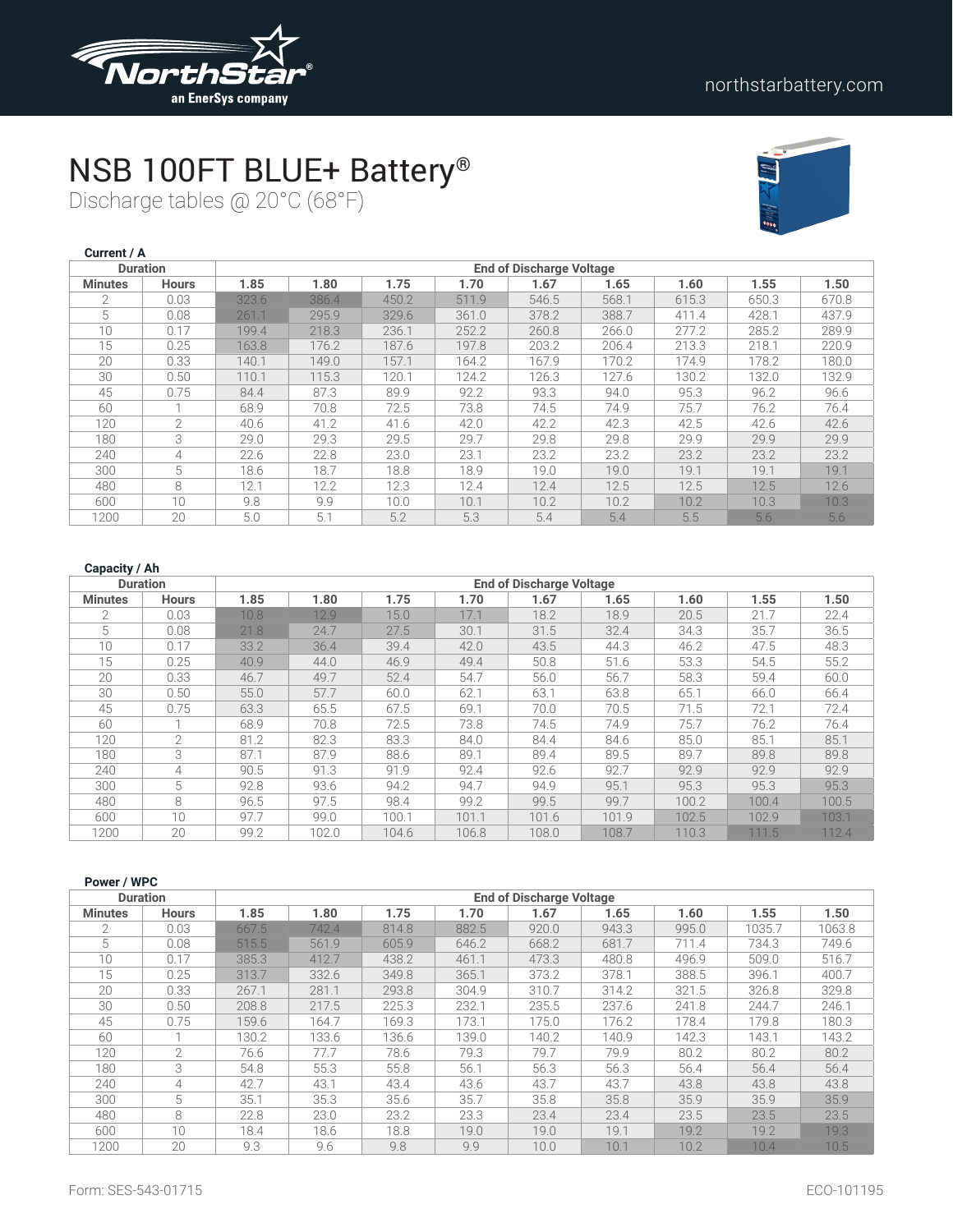

# NSB 100FT BLUE+ Battery®

Discharge tables @ 25°C (77°F)



| Current / A    |                 |       |       |       |       |                                 |       |       |       |       |
|----------------|-----------------|-------|-------|-------|-------|---------------------------------|-------|-------|-------|-------|
|                | <b>Duration</b> |       |       |       |       | <b>End of Discharge Voltage</b> |       |       |       |       |
| <b>Minutes</b> | <b>Hours</b>    | 1.85  | 1.80  | 1.75  | 1.70  | 1.67                            | 1.65  | 1.60  | 1.55  | 1.50  |
| $\mathfrak{D}$ | 0.03            | 359.1 | 428.8 | 499.6 | 568.1 | 606.5                           | 630.4 | 682.8 | 721.7 | 744.4 |
| 5              | 0.08            | 284.3 | 322.1 | 358.9 | 393.1 | 411.7                           | 423.2 | 447.9 | 466.1 | 476.8 |
| 10             | 0.17            | 214.2 | 234.6 | 253.7 | 271.0 | 280.2                           | 285.8 | 297.8 | 306.5 | 311.5 |
| 15             | 0.25            | 174.7 | 187.9 | 200.1 | 210.9 | 216.7                           | 220.2 | 227.5 | 232.7 | 235.6 |
| 20             | 0.33            | 148.7 | 158.2 | 166.7 | 174.3 | 178.2                           | 180.6 | 185.6 | 189.1 | 191.0 |
| 30             | 0.50            | 116.0 | 121.6 | 126.6 | 130.9 | 133.1                           | 134.5 | 137.2 | 139.1 | 140.1 |
| 45             | 0.75            | 88.4  | 91.5  | 94.2  | 96.5  | 97.7                            | 98.4  | 99.8  | 100.8 | 101.2 |
| 60             |                 | 71.9  | 73.9  | 75.6  | 77.0  | 77.7                            | 78.2  | 79.0  | 79.5  | 79.7  |
| 120            | $\overline{2}$  | 41.9  | 42.5  | 43.0  | 43.4  | 43.6                            | 43.7  | 43.9  | 44.0  | 44.0  |
| 180            | 3               | 29.8  | 30.1  | 30.3  | 30.5  | 30.6                            | 30.7  | 30.7  | 30.8  | 30.7  |
| 240            | 4               | 23.2  | 23.4  | 23.5  | 23.7  | 23.7                            | 23.7  | 23.8  | 23.8  | 23.8  |
| 300            | 5               | 19.0  | 19.1  | 19.3  | 19.4  | 19.4                            | 19.4  | 19.5  | 19.5  | 19.5  |
| 480            | 8               | 12.3  | 12.4  | 12.5  | 12.6  | 12.6                            | 12.7  | 12.7  | 12.8  | 12.8  |
| 600            | 10              | 9.9   | 10.0  | 10.2  | 10.3  | 10.3                            | 10.3  | 10.4  | 10.4  | 10.4  |
| 1200           | 20              | 5.0   | 5.1   | 5.3   | 5.4   | 5.4                             | 5.5   | 5.6   | 5.6   | 5.7   |

| <b>Duration</b> |                |      |       |       |       | <b>End of Discharge Voltage</b> |       |       |       |       |
|-----------------|----------------|------|-------|-------|-------|---------------------------------|-------|-------|-------|-------|
| <b>Minutes</b>  | <b>Hours</b>   | 1.85 | 1.80  | 1.75  | 1.70  | 1.67                            | 1.65  | 1.60  | 1.55  | 1.50  |
| $\mathfrak{D}$  | 0.03           | 12.0 | 14.3  | 16.7  | 18.9  | 20.2                            | 21.0  | 22.8  | 24.1  | 24.8  |
| 5               | 0.08           | 23.7 | 26.8  | 29.9  | 32.8  | 34.3                            | 35.3  | 37.3  | 38.8  | 39.7  |
| 10              | 0.17           | 35.7 | 39.1  | 42.3  | 45.2  | 46.7                            | 47.6  | 49.6  | 51.1  | 51.9  |
| 15              | 0.25           | 43.7 | 47.0  | 50.0  | 52.7  | 54.2                            | 55.0  | 56.9  | 58.2  | 58.9  |
| 20              | 0.33           | 49.6 | 52.7  | 55.6  | 58.1  | 59.4                            | 60.2  | 61.9  | 63.0  | 63.7  |
| 30              | 0.50           | 58.0 | 60.8  | 63.3  | 65.5  | 66.6                            | 67.2  | 68.6  | 69.6  | 70.0  |
| 45              | 0.75           | 66.3 | 68.6  | 70.7  | 72.4  | 73.3                            | 73.8  | 74.9  | 75.6  | 75.9  |
| 60              |                | 71.9 | 73.9  | 75.6  | 77.0  | 77.7                            | 78.2  | 79.0  | 79.5  | 79.7  |
| 120             | $\overline{2}$ | 83.8 | 85.0  | 86.0  | 86.8  | 87.2                            | 87.4  | 87.8  | 87.9  | 87.9  |
| 180             | 3              | 89.5 | 90.3  | 91.0  | 91.6  | 91.8                            | 92.0  | 92.2  | 92.3  | 92.3  |
| 240             | 4              | 92.7 | 93.5  | 94.1  | 94.6  | 94.8                            | 94.9  | 95.1  | 95.2  | 95.2  |
| 300             | 5              | 94.8 | 95.6  | 96.3  | 96.8  | 97.0                            | 97.1  | 97.3  | 97.4  | 97.4  |
| 480             | 8              | 98.1 | 99.1  | 100.0 | 100.8 | 101.2                           | 101.4 | 101.8 | 102.0 | 102.1 |
| 600             | 10             | 99.0 | 100.4 | 101.5 | 102.5 | 103.0                           | 103.3 | 103.9 | 104.3 | 104.5 |
| 1200            | 20             | 99.9 | 102.8 | 105.3 | 107.6 | 108.8                           | 109.5 | 111.1 | 112.3 | 113.2 |

| Power / WPC     |                |       |       |       |       |                                 |        |        |        |        |
|-----------------|----------------|-------|-------|-------|-------|---------------------------------|--------|--------|--------|--------|
| <b>Duration</b> |                |       |       |       |       | <b>End of Discharge Voltage</b> |        |        |        |        |
| <b>Minutes</b>  | <b>Hours</b>   | 1.85  | 1.80  | 1.75  | 1.70  | 1.67                            | 1.65   | 1.60   | 1.55   | 1.50   |
|                 | 0.03           | 740.7 | 823.8 | 904.2 | 979.4 | 1020.9                          | 1046.8 | 1104.1 | 1149.3 | 1180.6 |
| 5               | 0.08           | 561.2 | 611.8 | 659.7 | 703.6 | 727.5                           | 742.2  | 774.5  | 799.4  | 816.2  |
| 10              | 0.17           | 414.0 | 443.5 | 470.8 | 495.4 | 508.5                           | 516.6  | 533.9  | 546.8  | 555.1  |
| 15              | 0.25           | 334.6 | 354.7 | 373.1 | 389.4 | 398.0                           | 403.3  | 414.4  | 422.5  | 427.4  |
| 20              | 0.33           | 283.5 | 298.4 | 311.8 | 323.6 | 329.8                           | 333.5  | 341.3  | 346.8  | 350.0  |
| 30              | 0.50           | 220.1 | 229.3 | 237.6 | 244.7 | 248.3                           | 250.5  | 254.9  | 258.0  | 259.5  |
| 45              | 0.75           | 167.1 | 172.6 | 177.3 | 181.3 | 183.3                           | 184.5  | 186.9  | 188.4  | 188.9  |
| 60              |                | 135.8 | 139.4 | 142.5 | 145.0 | 146.3                           | 147.0  | 148.4  | 149.2  | 149.4  |
| 120             | $\overline{2}$ | 79.1  | 80.2  | 81.2  | 82.0  | 82.3                            | 82.5   | 82.8   | 82.9   | 82.9   |
| 180             | 3              | 56.3  | 56.8  | 57.3  | 57.7  | 57.8                            | 57.9   | 58.0   | 58.0   | 58.0   |
| 240             | 4              | 43.8  | 44.1  | 44.4  | 44.6  | 44.7                            | 44.8   | 44.8   | 44.8   | 44.8   |
| 300             | 5              | 35.8  | 36.1  | 36.3  | 36.5  | 36.6                            | 36.6   | 36.6   | 36.6   | 36.6   |
| 480             | 8              | 23.2  | 23.4  | 23.5  | 23.7  | 23.8                            | 23.8   | 23.9   | 23.9   | 23.9   |
| 600             | 10             | 18.7  | 18.9  | 19.1  | 19.2  | 19.3                            | 19.4   | 19.4   | 19.5   | 19.5   |
| 1200            | 20             | 9.4   | 9.6   | 9.8   | 10.0  | 10.1                            | 10.2   | 10.3   | 10.4   | 10.5   |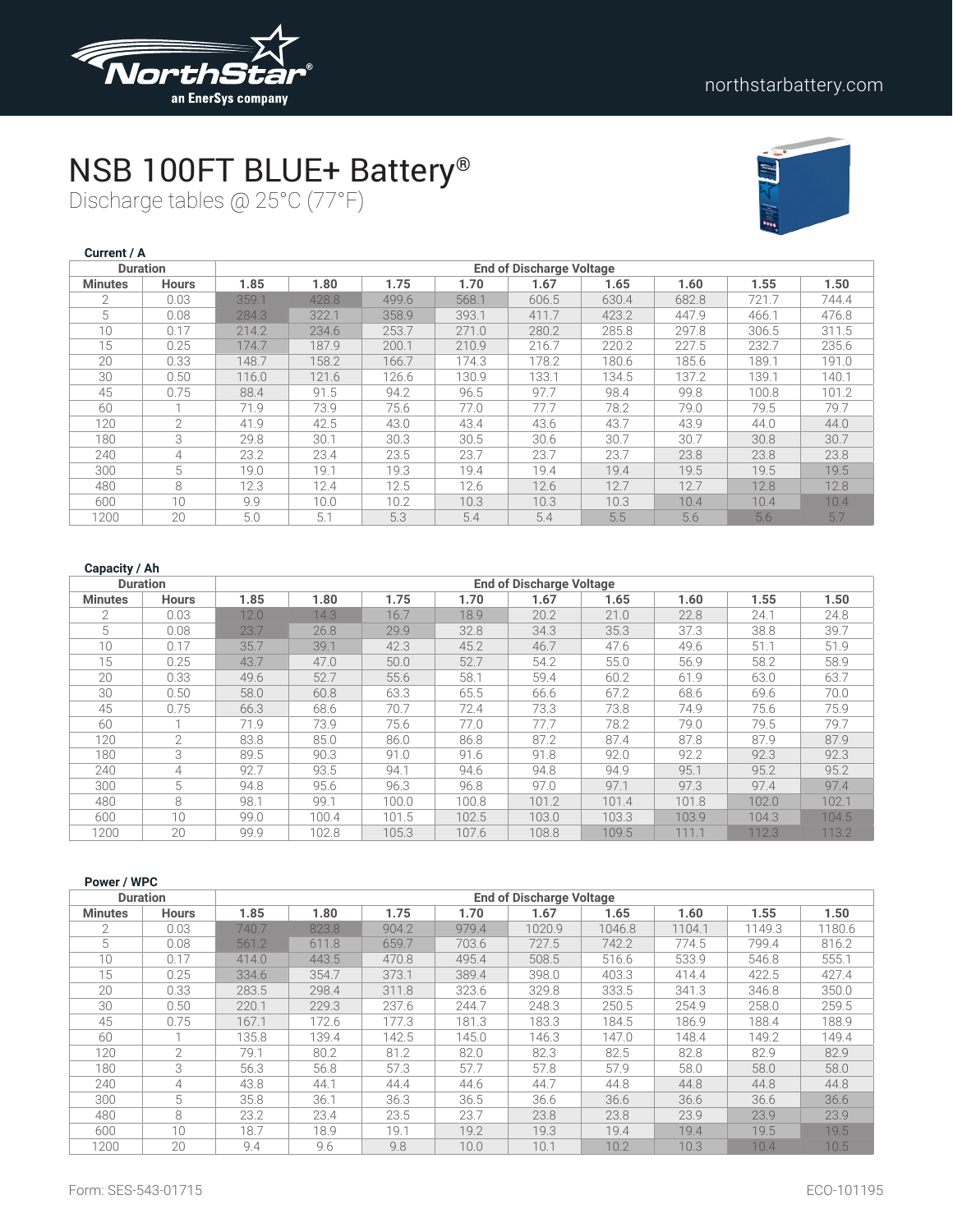

# NSB 170FT BLUE+ Battery®

Discharge tables @ 20°C (68°F)



| Current / A    |                 |       |       |       |       |                                 |       |       |       |       |
|----------------|-----------------|-------|-------|-------|-------|---------------------------------|-------|-------|-------|-------|
|                | <b>Duration</b> |       |       |       |       | <b>End of Discharge Voltage</b> |       |       |       |       |
| <b>Minutes</b> | <b>Hours</b>    | 1.85  | 1.80  | 1.75  | 1.70  | 1.67                            | 1.65  | 1.60  | 1.55  | 1.50  |
| $\mathfrak{D}$ | 0.03            | 634.8 | 673.2 | 714.8 | 760.0 | 789.0                           | 809.2 | 862.7 | 921.0 | 984.6 |
| 5              | 0.08            | 432.9 | 468.0 | 502.0 | 534.2 | 552.4                           | 564.0 | 590.8 | 613.9 | 632.9 |
| 10             | 0.17            | 306.0 | 331.8 | 355.7 | 377.1 | 388.3                           | 395.1 | 409.4 | 419.3 | 424.6 |
| 15             | 0.25            | 244.5 | 264.6 | 282.8 | 298.6 | 306.7                           | 311.5 | 321.0 | 326.7 | 328.5 |
| 20             | 0.33            | 206.5 | 222.9 | 237.5 | 250.0 | 256.3                           | 259.9 | 266.9 | 270.7 | 271.1 |
| 30             | 0.50            | 160.7 | 172.5 | 182.9 | 191.6 | 195.8                           | 198.2 | 202.6 | 204.7 | 204.2 |
| 45             | 0.75            | 123.3 | 131.4 | 138.4 | 144.2 | 147.0                           | 148.6 | 151.3 | 152.3 | 151.7 |
| 60             | h               | 101.2 | 107.3 | 112.5 | 116.8 | 118.8                           | 119.9 | 121.8 | 122.5 | 121.8 |
| 120            | $\overline{2}$  | 61.2  | 64.0  | 66.3  | 68.1  | 69.0                            | 69.5  | 70.3  | 70.5  | 70.2  |
| 180            | 3               | 44.8  | 46.4  | 47.8  | 48.9  | 49.4                            | 49.6  | 50.1  | 50.3  | 50.1  |
| 240            | 4               | 35.6  | 36.7  | 37.6  | 38.3  | 38.7                            | 38.9  | 39.2  | 39.3  | 39.2  |
| 300            | 5               | 29.7  | 30.5  | 31.1  | 31.6  | 31.9                            | 32.0  | 32.3  | 32.4  | 32.3  |
| 480            | 8               | 20.0  | 20.4  | 20.7  | 20.9  | 21.1                            | 21.1  | 21.3  | 21.4  | 21.4  |
| 600            | 10              | 16.5  | 16.8  | 17.0  | 17.2  | 17.2                            | 17.3  | 17.4  | 17.5  | 17.5  |
| 1200           | 20              | 8.9   | 9.0   | 9.0   | 9.1   | 9.2                             | 9.2   | 9.2   | 9.3   | 9.3   |

| <b>Duration</b> |                |       | <b>End of Discharge Voltage</b> |       |       |       |       |       |       |       |
|-----------------|----------------|-------|---------------------------------|-------|-------|-------|-------|-------|-------|-------|
| <b>Minutes</b>  | <b>Hours</b>   | 1.85  | 1.80                            | 1.75  | 1.70  | 1.67  | 1.65  | 1.60  | 1.55  | 1.50  |
| $\mathfrak{D}$  | 0.03           | 21.2  | 22.4                            | 23.8  | 25.3  | 26.3  | 27.0  | 28.8  | 30.7  | 32.8  |
| 5               | 0.08           | 36.1  | 39.0                            | 41.8  | 44.5  | 46.0  | 47.0  | 49.2  | 51.2  | 52.7  |
| 10              | 0.17           | 51.0  | 55.3                            | 59.3  | 62.8  | 64.7  | 65.9  | 68.2  | 69.9  | 70.8  |
| 15              | 0.25           | 61.1  | 66.1                            | 70.7  | 74.7  | 76.7  | 77.9  | 80.2  | 81.7  | 82.1  |
| 20              | 0.33           | 68.8  | 74.3                            | 79.2  | 83.3  | 85.4  | 86.6  | 89.0  | 90.2  | 90.4  |
| 30              | 0.50           | 80.4  | 86.2                            | 91.4  | 95.8  | 97.9  | 99.1  | 101.3 | 102.3 | 102.3 |
| 45              | 0.75           | 92.4  | 98.5                            | 103.8 | 108.2 | 110.3 | 111.4 | 113.5 | 114.3 | 114.3 |
| 60              |                | 101.2 | 107.3                           | 112.5 | 116.8 | 118.8 | 119.9 | 121.8 | 122.5 | 122.5 |
| 120             | $\overline{2}$ | 122.4 | 127.9                           | 132.6 | 136.3 | 138.0 | 139.0 | 140.5 | 141.0 | 141.0 |
| 180             | 3              | 134.4 | 139.3                           | 143.4 | 146.6 | 148.1 | 148.9 | 150.4 | 150.8 | 150.8 |
| 240             | 4              | 142.6 | 146.9                           | 150.5 | 153.3 | 154.7 | 155.4 | 156.7 | 157.2 | 157.2 |
| 300             | 5              | 148.6 | 152.4                           | 155.6 | 158.2 | 159.5 | 160.2 | 161.4 | 161.9 | 161.9 |
| 480             | 8              | 160.2 | 163.1                           | 165.5 | 167.6 | 168.6 | 169.2 | 170.3 | 170.9 | 171.1 |
| 600             | 10             | 165.1 | 167.6                           | 169.8 | 171.6 | 172.5 | 173.0 | 174.1 | 174.8 | 175.1 |
| 1200            | 20             | 177.6 | 179.3                           | 180.9 | 182.4 | 183.2 | 183.7 | 184.8 | 185.7 | 186.5 |

| Power / WPC    |                 |        |        |        |        |                                 |        |        |        |        |
|----------------|-----------------|--------|--------|--------|--------|---------------------------------|--------|--------|--------|--------|
|                | <b>Duration</b> |        |        |        |        | <b>End of Discharge Voltage</b> |        |        |        |        |
| <b>Minutes</b> | <b>Hours</b>    | 1.85   | 1.80   | 1.75   | 1.70   | 1.67                            | 1.65   | 1.60   | 1.55   | 1.50   |
| $\overline{2}$ | 0.03            | 1133.7 | 1196.6 | 1261.6 | 1328.5 | 1369.6                          | 1397.3 | 1468.0 | 1540.4 | 1614.5 |
| 5              | 0.08            | 808.5  | 864.8  | 917.9  | 967.0  | 994.0                           | 1010.9 | 1048.7 | 1079.7 | 1103.1 |
| 10             | 0.17            | 583.3  | 624.6  | 662.3  | 695.3  | 712.5                           | 722.7  | 743.8  | 758.0  | 764.7  |
| 15             | 0.25            | 469.4  | 501.6  | 530.5  | 555.2  | 567.7                           | 575.0  | 589.4  | 597.9  | 600.2  |
| 20             | 0.33            | 398.0  | 424.2  | 447.5  | 467.1  | 476.9                           | 482.5  | 493.3  | 499.0  | 499.6  |
| 30             | 0.50            | 310.6  | 329.5  | 346.1  | 359.8  | 366.5                           | 370.3  | 377.3  | 380.5  | 380.5  |
| 45             | 0.75            | 238.4  | 251.5  | 262.8  | 272.0  | 276.5                           | 278.9  | 283.4  | 285.1  | 285.1  |
| 60             |                 | 195.7  | 205.5  | 213.9  | 220.7  | 224.0                           | 225.8  | 228.9  | 230.1  | 230.1  |
| 120            | 2               | 118.0  | 122.5  | 126.3  | 129.3  | 130.7                           | 131.5  | 132.8  | 133.2  | 133.2  |
| 180            | 3               | 86.2   | 88.8   | 91.0   | 92.8   | 93.6                            | 94.1   | 94.9   | 95.2   | 95.2   |
| 240            | 4               | 68.4   | 70.2   | 71.7   | 72.8   | 73.4                            | 73.7   | 74.3   | 74.5   | 74.5   |
| 300            | 5               | 56.9   | 58.2   | 59.3   | 60.2   | 60.6                            | 60.8   | 61.2   | 61.4   | 61.4   |
| 480            | 8               | 38.2   | 38.9   | 39.4   | 39.8   | 40.0                            | 40.2   | 40.4   | 40.5   | 40.5   |
| 600            | 10              | 31.5   | 31.9   | 32.3   | 32.6   | 32.8                            | 32.9   | 33.1   | 33.2   | 33.2   |
| 1200           | 20              | 16.9   | 17.1   | 17.2   | 17.4   | 17.4                            | 17.5   | 17.6   | 17.6   | 17.7   |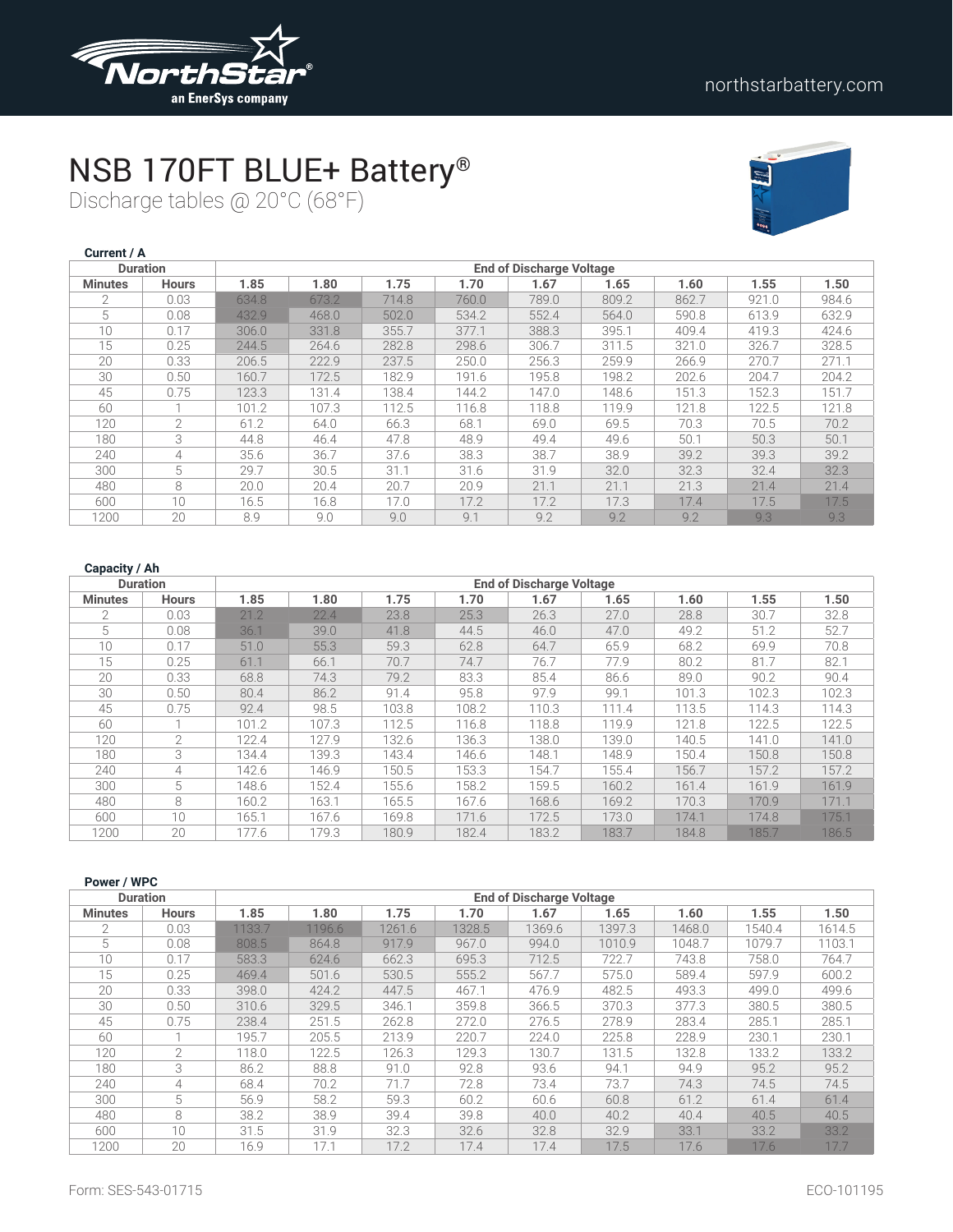

# NSB 170FT BLUE+ Battery®

Discharge tables @ 25°C (77°F)



| Current / A    |                 |       |       |       |       |                                 |       |       |        |        |
|----------------|-----------------|-------|-------|-------|-------|---------------------------------|-------|-------|--------|--------|
|                | <b>Duration</b> |       |       |       |       | <b>End of Discharge Voltage</b> |       |       |        |        |
| <b>Minutes</b> | <b>Hours</b>    | 1.85  | 1.80  | 1.75  | 1.70  | 1.67                            | 1.65  | 1.60  | 1.55   | 1.50   |
| $\overline{2}$ | 0.03            | 704.5 | 747.0 | 793.2 | 843.4 | 875.6                           | 898.0 | 957.4 | 1022.1 | 1092.6 |
| 5              | 0.08            | 471.3 | 509.6 | 546.6 | 581.7 | 601.5                           | 614.1 | 643.2 | 668.4  | 689.1  |
| 10             | 0.17            | 328.8 | 356.5 | 382.2 | 405.1 | 417.2                           | 424.5 | 439.8 | 450.5  | 456.3  |
| 15             | 0.25            | 260.8 | 282.2 | 301.6 | 318.5 | 327.2                           | 332.2 | 342.3 | 348.4  | 350.3  |
| 20             | 0.33            | 219.2 | 236.5 | 252.1 | 265.4 | 272.0                           | 275.9 | 283.3 | 287.3  | 287.7  |
| 30             | 0.50            | 169.4 | 181.8 | 192.8 | 201.9 | 206.4                           | 209.0 | 213.6 | 215.8  | 215.3  |
| 45             | 0.75            | 129.1 | 137.6 | 145.0 | 151.1 | 154.0                           | 155.6 | 158.5 | 159.6  | 158.9  |
| 60             |                 | 105.6 | 111.9 | 117.4 | 121.8 | 123.9                           | 125.1 | 127.1 | 127.8  | 127.1  |
| 120            | $\mathcal{P}$   | 63.2  | 66.1  | 68.5  | 70.4  | 71.3                            | 71.8  | 72.6  | 72.8   | 72.5   |
| 180            | 3               | 46.1  | 47.7  | 49.1  | 50.2  | 50.7                            | 51.0  | 51.5  | 51.7   | 51.5   |
| 240            | 4               | 36.5  | 37.6  | 38.5  | 39.3  | 39.6                            | 39.8  | 40.1  | 40.2   | 40.2   |
| 300            | 5               | 30.4  | 31.1  | 31.8  | 32.3  | 32.6                            | 32.7  | 33.0  | 33.1   | 33.0   |
| 480            | 8               | 20.3  | 20.7  | 21.0  | 21.3  | 21.4                            | 21.5  | 21.6  | 21.7   | 21.7   |
| 600            | 10              | 16.7  | 17.0  | 17.2  | 17.4  | 17.5                            | 17.5  | 17.7  | 17.7   | 17.8   |
| 1200           | 20              | 8.9   | 9.0   | 9.1   | 9.2   | 9.2                             | 9.3   | 9.3   | 9.4    | 9.4    |

| <b>Duration</b> |               |       |       |       |       | <b>End of Discharge Voltage</b> |       |       |       |       |
|-----------------|---------------|-------|-------|-------|-------|---------------------------------|-------|-------|-------|-------|
| <b>Minutes</b>  | <b>Hours</b>  | 1.85  | 1.80  | 1.75  | 1.70  | 1.67                            | 1.65  | 1.60  | 1.55  | 1.50  |
| $\mathcal{P}$   | 0.03          | 23.5  | 24.9  | 26.4  | 28.1  | 29.2                            | 29.9  | 31.9  | 34.1  | 36.4  |
| 5               | 0.08          | 39.3  | 42.5  | 45.5  | 48.5  | 50.1                            | 51.2  | 53.6  | 55.7  | 57.4  |
| 10              | 0.17          | 54.8  | 59.4  | 63.7  | 67.5  | 69.5                            | 70.8  | 73.3  | 75.1  | 76.0  |
| 15              | 0.25          | 65.2  | 70.5  | 75.4  | 79.6  | 81.8                            | 83.1  | 85.6  | 87.1  | 87.6  |
| 20              | 0.33          | 73.1  | 78.8  | 84.0  | 88.5  | 90.7                            | 92.0  | 94.4  | 95.8  | 95.9  |
| 30              | 0.50          | 84.7  | 90.9  | 96.4  | 101.0 | 103.2                           | 104.5 | 106.8 | 107.9 | 107.9 |
| 45              | 0.75          | 96.8  | 103.2 | 108.8 | 113.3 | 115.5                           | 116.7 | 118.9 | 119.7 | 119.7 |
| 60              |               | 105.6 | 111.9 | 117.4 | 121.8 | 123.9                           | 125.1 | 127.1 | 127.8 | 127.8 |
| 120             | $\mathcal{L}$ | 126.5 | 132.1 | 136.9 | 140.8 | 142.6                           | 143.5 | 145.2 | 145.7 | 145.7 |
| 180             | 3             | 138.2 | 143.1 | 147.3 | 150.6 | 152.2                           | 153.1 | 154.5 | 155.0 | 155.0 |
| 240             | 4             | 146.0 | 150.4 | 154.1 | 157.0 | 158.4                           | 159.2 | 160.5 | 161.0 | 161.0 |
| 300             | 5             | 151.8 | 155.7 | 159.0 | 161.6 | 162.9                           | 163.6 | 164.8 | 165.4 | 165.4 |
| 480             | 8             | 162.8 | 165.7 | 168.2 | 170.3 | 171.3                           | 171.9 | 173.0 | 173.7 | 173.8 |
| 600             | 10            | 167.4 | 169.9 | 172.1 | 173.9 | 174.9                           | 175.4 | 176.5 | 177.2 | 177.6 |
| 1200            | 20            | 178.9 | 180.7 | 182.3 | 183.7 | 184.5                           | 185.0 | 186.2 | 187.1 | 187.9 |

| Power / WPC    |                 |        |        |        |        |                                 |        |        |        |        |
|----------------|-----------------|--------|--------|--------|--------|---------------------------------|--------|--------|--------|--------|
|                | <b>Duration</b> |        |        |        |        | <b>End of Discharge Voltage</b> |        |        |        |        |
| <b>Minutes</b> | <b>Hours</b>    | 1.85   | 1.80   | 1.75   | 1.70   | 1.67                            | 1.65   | 1.60   | 1.55   | 1.50   |
| $\overline{2}$ | 0.03            | 1258.0 | 1327.9 | 1400.0 | 1474.3 | 1519.8                          | 1550.6 | 1629.1 | 1709.4 | 1791.7 |
| 5              | 0.08            | 880.2  | 941.5  | 999.4  | 1052.8 | 1082.2                          | 1100.6 | 1141.8 | 1175.5 | 1201.1 |
| 10             | 0.17            | 626.7  | 671.1  | 711.6  | 747.0  | 765.5                           | 776.5  | 799.2  | 814.4  | 821.7  |
| 15             | 0.25            | 500.7  | 535.1  | 565.9  | 592.2  | 605.6                           | 613.4  | 628.7  | 637.7  | 640.2  |
| 20             | 0.33            | 422.4  | 450.2  | 474.9  | 495.7  | 506.1                           | 512.1  | 523.5  | 529.6  | 530.2  |
| 30             | 0.50            | 327.5  | 347.4  | 364.9  | 379.3  | 386.4                           | 390.4  | 397.8  | 401.2  | 401.2  |
| 45             | 0.75            | 249.8  | 263.5  | 275.3  | 285.0  | 289.6                           | 292.2  | 296.8  | 298.7  | 298.7  |
| 60             |                 | 204.2  | 214.4  | 223.2  | 230.3  | 233.6                           | 235.5  | 238.8  | 240.0  | 240.0  |
| 120            | 2               | 121.9  | 126.5  | 130.4  | 133.5  | 135.0                           | 135.8  | 137.2  | 137.6  | 137.6  |
| 180            | 3               | 88.5   | 91.3   | 93.5   | 95.4   | 96.2                            | 96.7   | 97.5   | 97.8   | 97.8   |
| 240            | 4               | 70.0   | 71.8   | 73.4   | 74.6   | 75.2                            | 75.5   | 76.1   | 76.3   | 76.3   |
| 300            | 5               | 58.1   | 59.5   | 60.6   | 61.4   | 61.9                            | 62.1   | 62.5   | 62.7   | 62.7   |
| 480            | 8               | 38.9   | 39.5   | 40.0   | 40.5   | 40.7                            | 40.8   | 41.1   | 41.2   | 41.2   |
| 600            | 10              | 31.9   | 32.4   | 32.8   | 33.1   | 33.2                            | 33.3   | 33.5   | 33.6   | 33.7   |
| 1200           | 20              | 17.1   | 17.2   | 17.4   | 17.5   | 17.6                            | 17.6   | 17.7   | 17.8   | 17.8   |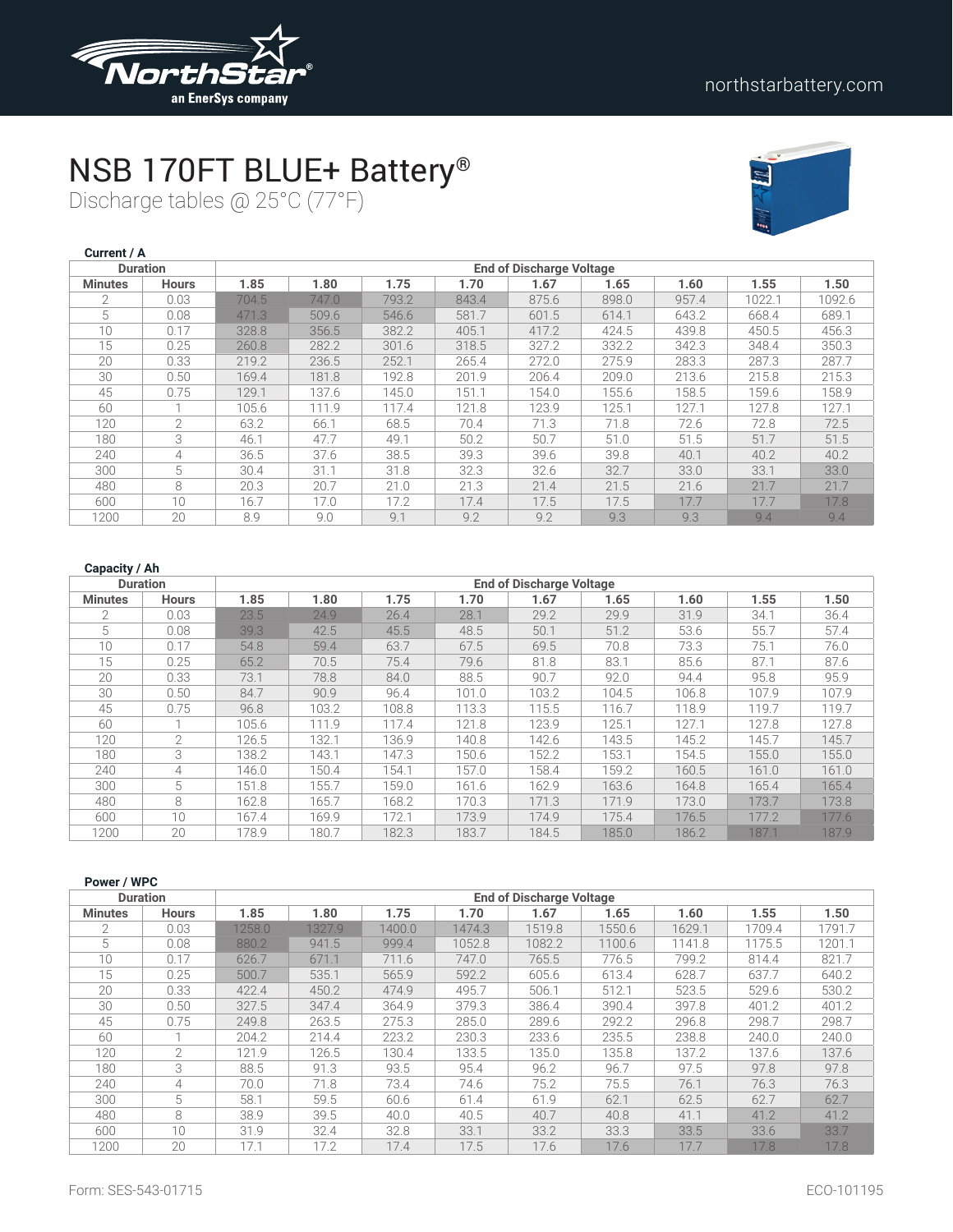

# NSB 190FT BLUE+ Battery®

Discharge tables @ 20°C (68°F)



| Current / A    |                 |       |       |       |       |                                 |       |       |       |       |
|----------------|-----------------|-------|-------|-------|-------|---------------------------------|-------|-------|-------|-------|
|                | <b>Duration</b> |       |       |       |       | <b>End of Discharge Voltage</b> |       |       |       |       |
| <b>Minutes</b> | <b>Hours</b>    | 1.85  | 1.80  | 1.75  | 1.70  | 1.67                            | 1.65  | 1.60  | 1.55  | 1.50  |
| $\mathfrak{D}$ | 0.03            | 451.6 | 536.3 | 624.1 | 711.8 | 762.7                           | 795.5 | 871.3 | 935.3 | 983.9 |
| 5              | 0.08            | 416.5 | 476.4 | 535.5 | 591.4 | 622.6                           | 642.0 | 684.8 | 717.8 | 739.4 |
| 10             | 0.17            | 336.1 | 373.4 | 408.9 | 441.4 | 458.9                           | 469.6 | 492.5 | 509.2 | 518.9 |
| 15             | 0.25            | 281.2 | 307.2 | 331.6 | 353.4 | 365.0                           | 372.1 | 386.9 | 397.3 | 403.0 |
| 20             | 0.33            | 242.6 | 262.0 | 280.0 | 295.9 | 304.3                           | 309.3 | 319.9 | 327.2 | 331.0 |
| 30             | 0.50            | 191.7 | 204.0 | 215.1 | 224.8 | 229.9                           | 232.9 | 239.1 | 243.4 | 245.5 |
| 45             | 0.75            | 147.3 | 154.5 | 161.0 | 166.6 | 169.5                           | 171.2 | 174.7 | 177.1 | 178.3 |
| 60             | 1               | 120.4 | 125.1 | 129.4 | 133.0 | 134.9                           | 136.0 | 138.3 | 139.8 | 140.6 |
| 120            | $\overline{2}$  | 70.9  | 72.4  | 73.7  | 74.8  | 75.4                            | 75.7  | 76.5  | 77.0  | 77.3  |
| 180            | 3               | 50.9  | 51.5  | 52.1  | 52.6  | 52.9                            | 53.1  | 53.5  | 53.7  | 53.9  |
| 240            | 4               | 39.9  | 40.3  | 40.6  | 40.9  | 41.0                            | 41.1  | 41.4  | 41.6  | 41.7  |
| 300            | 5               | 32.9  | 33.2  | 33.4  | 33.6  | 33.7                            | 33.7  | 33.9  | 34.1  | 34.2  |
| 480            | 8               | 21.8  | 22.0  | 22.1  | 22.2  | 22.3                            | 22.3  | 22.4  | 22.5  | 22.5  |
| 600            | 10              | 17.9  | 18.1  | 18.2  | 18.3  | 18.3                            | 18.4  | 18.4  | 18.5  | 18.6  |
| 1200           | 20              | 9.7   | 9.9   | 10.0  | 10.2  | 10.2                            | 10.3  | 10.3  | 10.4  | 10.4  |

| <b>Duration</b> |               | <b>End of Discharge Voltage</b> |       |       |       |       |       |       |       |       |  |  |  |
|-----------------|---------------|---------------------------------|-------|-------|-------|-------|-------|-------|-------|-------|--|--|--|
| <b>Minutes</b>  | <b>Hours</b>  | 1.85                            | 1.80  | 1.75  | 1.70  | 1.67  | 1.65  | 1.60  | 1.55  | 1.50  |  |  |  |
| $\mathcal{P}$   | 0.03          | 15.1                            | 17.9  | 20.8  | 23.7  | 25.4  | 26.5  | 29.0  | 31.2  | 32.8  |  |  |  |
| 5               | 0.08          | 34.7                            | 39.7  | 44.6  | 49.3  | 51.9  | 53.5  | 57.1  | 59.8  | 61.6  |  |  |  |
| 10              | 0.17          | 56.0                            | 62.2  | 68.1  | 73.6  | 76.5  | 78.3  | 82.1  | 84.9  | 86.5  |  |  |  |
| 15              | 0.25          | 70.3                            | 76.8  | 82.9  | 88.4  | 91.3  | 93.0  | 96.7  | 99.3  | 100.7 |  |  |  |
| 20              | 0.33          | 80.9                            | 87.3  | 93.3  | 98.6  | 101.4 | 103.1 | 106.6 | 109.1 | 110.3 |  |  |  |
| 30              | 0.50          | 95.9                            | 102.0 | 107.5 | 112.4 | 114.9 | 116.4 | 119.6 | 121.7 | 122.8 |  |  |  |
| 45              | 0.75          | 110.5                           | 115.9 | 120.8 | 124.9 | 127.1 | 128.4 | 131.0 | 132.8 | 133.7 |  |  |  |
| 60              |               | 120.4                           | 125.1 | 129.4 | 133.0 | 134.9 | 136.0 | 138.3 | 139.8 | 140.6 |  |  |  |
| 120             | $\mathcal{L}$ | 141.8                           | 144.7 | 147.3 | 149.6 | 150.8 | 151.5 | 152.9 | 154.0 | 154.7 |  |  |  |
| 180             | 3             | 152.6                           | 154.6 | 156.4 | 157.9 | 158.7 | 159.2 | 160.4 | 161.2 | 161.8 |  |  |  |
| 240             | 4             | 159.6                           | 161.0 | 162.3 | 163.5 | 164.2 | 164.6 | 165.5 | 166.2 | 166.9 |  |  |  |
| 300             | 5             | 164.6                           | 165.8 | 166.9 | 167.8 | 168.4 | 168.7 | 169.5 | 170.3 | 170.9 |  |  |  |
| 480             | 8             | 174.7                           | 175.7 | 176.6 | 177.5 | 178.0 | 178.3 | 179.1 | 179.7 | 180.4 |  |  |  |
| 600             | 10            | 179.4                           | 180.6 | 181.7 | 182.7 | 183.2 | 183.6 | 184.4 | 185.1 | 185.7 |  |  |  |
| 1200            | 20            | 195.0                           | 198.1 | 200.9 | 203.2 | 204.4 | 205.1 | 206.5 | 207.4 | 207.9 |  |  |  |

| Power / WPC    |                 |       |       |       |       |                                 |       |       |       |       |
|----------------|-----------------|-------|-------|-------|-------|---------------------------------|-------|-------|-------|-------|
|                | <b>Duration</b> |       |       |       |       | <b>End of Discharge Voltage</b> |       |       |       |       |
| <b>Minutes</b> | <b>Hours</b>    | 1.85  | 1.80  | 1.75  | 1.70  | 1.67                            | 1.65  | 1.60  | 1.55  | 1.50  |
| $\overline{2}$ | 0.03            | 848   | 972   | 1096  | 1216  | 1284                            | 1327  | 1425  | 1507  | 1567  |
| 5              | 0.08            | 783   | 874   | 961   | 1041  | 1085                            | 1112  | 1169  | 1212  | 1238  |
| 10             | 0.17            | 636.2 | 694.5 | 748.7 | 797.0 | 822.5                           | 837.9 | 870.0 | 892.1 | 903.3 |
| 15             | 0.25            | 535.6 | 576.9 | 614.7 | 647.9 | 665.2                           | 675.5 | 696.7 | 710.8 | 717.3 |
| 20             | 0.33            | 464.4 | 495.6 | 523.8 | 548.4 | 561.0                           | 568.6 | 583.9 | 593.9 | 598.3 |
| 30             | 0.50            | 369.9 | 389.7 | 407.5 | 422.8 | 430.6                           | 435.2 | 444.5 | 450.5 | 453.0 |
| 45             | 0.75            | 286.5 | 298.3 | 308.8 | 317.7 | 322.3                           | 324.9 | 330.3 | 333.8 | 335.3 |
| 60             |                 | 235.5 | 243.3 | 250.2 | 256.0 | 259.0                           | 260.8 | 264.3 | 266.7 | 267.8 |
| 120            | 2               | 140.5 | 142.9 | 145.0 | 146.9 | 147.8                           | 148.4 | 149.6 | 150.5 | 151.1 |
| 180            | 3               | 101.5 | 102.5 | 103.5 | 104.3 | 104.8                           | 105.0 | 105.7 | 106.2 | 106.6 |
| 240            | 4               | 79.9  | 80.4  | 80.9  | 81.4  | 81.7                            | 81.9  | 82.3  | 82.6  | 82.9  |
| 300            | 5               | 66.1  | 66.4  | 66.8  | 67.1  | 67.3                            | 67.4  | 67.7  | 67.9  | 68.2  |
| 480            | 8               | 44.0  | 44.2  | 44.4  | 44.5  | 44.6                            | 44.7  | 44.9  | 45.0  | 45.2  |
| 600            | 10 <sup>1</sup> | 36.2  | 36.4  | 36.5  | 36.7  | 36.8                            | 36.8  | 37.0  | 37.1  | 37.2  |
| 1200           | 20              | 19.6  | 19.9  | 20.1  | 20.3  | 20.4                            | 20.5  | 20.6  | 20.6  | 20.7  |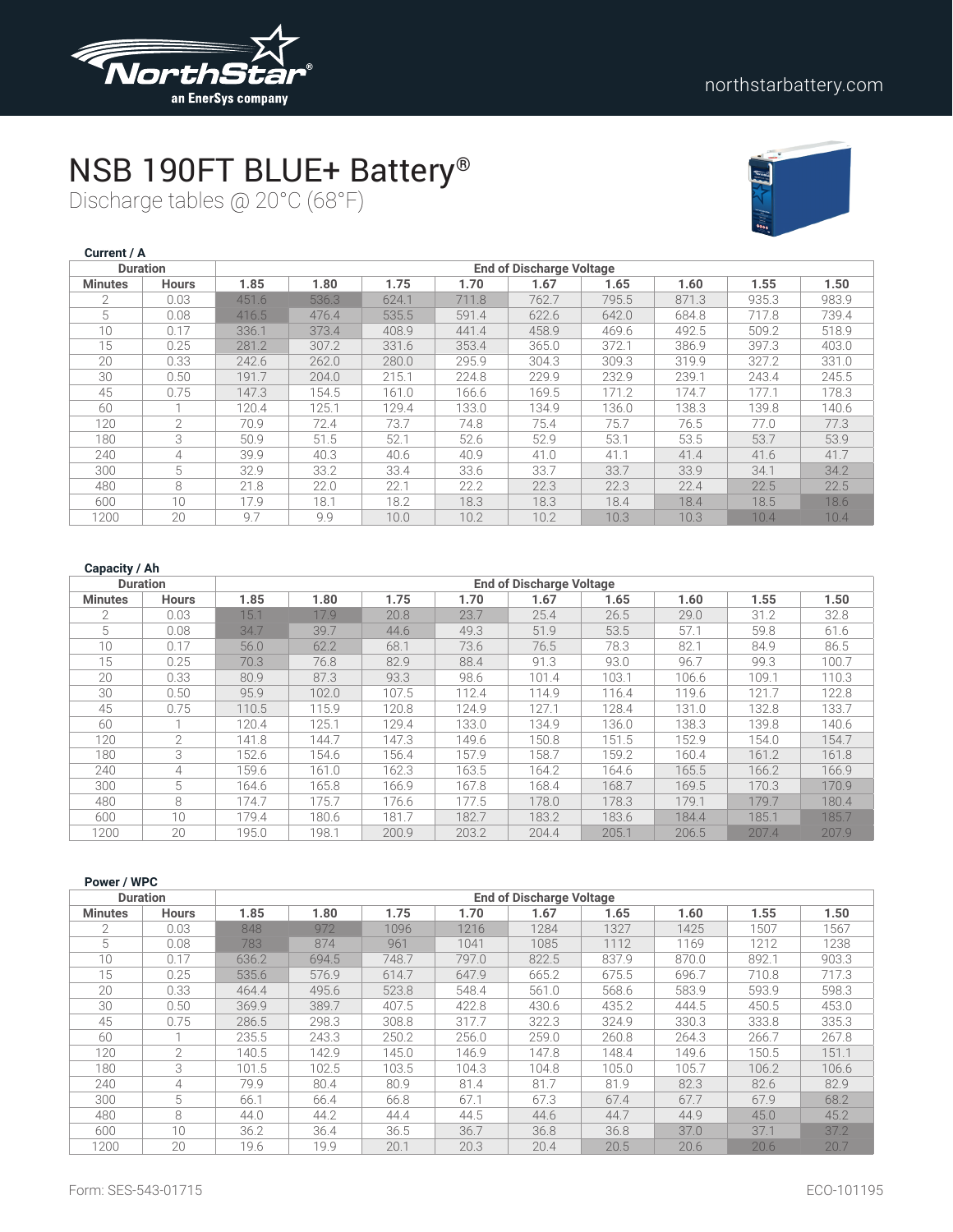

# NSB 190FT BLUE+ Battery®

Discharge tables @ 25°C (77°F)



| Current / A    |                 |       |       |       |       |                                 |       |       |        |        |
|----------------|-----------------|-------|-------|-------|-------|---------------------------------|-------|-------|--------|--------|
|                | <b>Duration</b> |       |       |       |       | <b>End of Discharge Voltage</b> |       |       |        |        |
| <b>Minutes</b> | <b>Hours</b>    | 1.85  | 1.80  | 1.75  | 1.70  | 1.67                            | 1.65  | 1.60  | 1.55   | 1.50   |
| $\mathfrak{D}$ | 0.03            | 501.2 | 595.1 | 692.6 | 789.8 | 846.4                           | 882.8 | 966.9 | 1037.9 | 1091.9 |
| 5              | 0.08            | 453.5 | 518.7 | 583.0 | 643.9 | 677.8                           | 699.0 | 745.6 | 781.5  | 805.1  |
| 10             | 0.17            | 361.1 | 401.2 | 439.3 | 474.2 | 493.1                           | 504.6 | 529.2 | 547.1  | 557.5  |
| 15             | 0.25            | 299.9 | 327.7 | 353.6 | 376.9 | 389.3                           | 396.8 | 412.6 | 423.8  | 429.8  |
| 20             | 0.33            | 257.4 | 278.1 | 297.2 | 314.1 | 323.0                           | 328.3 | 339.5 | 347.2  | 351.3  |
| 30             | 0.50            | 202.1 | 215.0 | 226.7 | 237.0 | 242.3                           | 245.5 | 252.1 | 256.6  | 258.8  |
| 45             | 0.75            | 154.3 | 161.9 | 168.7 | 174.5 | 177.5                           | 179.3 | 183.0 | 185.5  | 186.8  |
| 60             | 1               | 125.6 | 130.5 | 134.9 | 138.7 | 140.7                           | 141.8 | 144.2 | 145.8  | 146.7  |
| 120            | $\overline{2}$  | 73.2  | 74.8  | 76.1  | 77.3  | 77.9                            | 78.2  | 79.0  | 79.5   | 79.9   |
| 180            | 3               | 52.3  | 52.9  | 53.6  | 54.1  | 54.4                            | 54.5  | 54.9  | 55.2   | 55.4   |
| 240            | 4               | 40.8  | 41.2  | 41.6  | 41.9  | 42.0                            | 42.1  | 42.4  | 42.6   | 42.7   |
| 300            | 5               | 33.6  | 33.9  | 34.1  | 34.3  | 34.4                            | 34.5  | 34.6  | 34.8   | 34.9   |
| 480            | 8               | 22.2  | 22.3  | 22.4  | 22.5  | 22.6                            | 22.7  | 22.7  | 22.8   | 22.9   |
| 600            | 10              | 18.2  | 18.3  | 18.4  | 18.5  | 18.6                            | 18.6  | 18.7  | 18.8   | 18.8   |
| 1200           | 20              | 9.8   | 10.0  | 10.1  | 10.2  | 10.3                            | 10.3  | 10.4  | 10.4   | 10.5   |

| <b>Duration</b> |               |       |       |       |       | <b>End of Discharge Voltage</b> |       |       |       |       |
|-----------------|---------------|-------|-------|-------|-------|---------------------------------|-------|-------|-------|-------|
| <b>Minutes</b>  | <b>Hours</b>  | 1.85  | 1.80  | 1.75  | 1.70  | 1.67                            | 1.65  | 1.60  | 1.55  | 1.50  |
| $\mathfrak{D}$  | 0.03          | 16.7  | 19.8  | 23.1  | 26.3  | 28.2                            | 29.4  | 32.2  | 34.6  | 36.4  |
| 5               | 0.08          | 37.8  | 43.2  | 48.6  | 53.7  | 56.5                            | 58.2  | 62.1  | 65.1  | 67.1  |
| 10              | 0.17          | 60.2  | 66.9  | 73.2  | 79.0  | 82.2                            | 84.1  | 88.2  | 91.2  | 92.9  |
| 15              | 0.25          | 75.0  | 81.9  | 88.4  | 94.2  | 97.3                            | 99.2  | 103.2 | 105.9 | 107.5 |
| 20              | 0.33          | 85.8  | 92.7  | 99.1  | 104.7 | 107.7                           | 109.4 | 113.2 | 115.7 | 117.1 |
| 30              | 0.50          | 101.1 | 107.5 | 113.4 | 118.5 | 121.2                           | 122.8 | 126.1 | 128.3 | 129.4 |
| 45              | 0.75          | 115.7 | 121.4 | 126.5 | 130.9 | 133.2                           | 134.5 | 137.3 | 139.1 | 140.1 |
| 60              |               | 125.6 | 130.5 | 134.9 | 138.7 | 140.7                           | 141.8 | 144.2 | 145.8 | 146.7 |
| 120             | $\mathcal{L}$ | 146.5 | 149.5 | 152.2 | 154.5 | 155.7                           | 156.5 | 158.0 | 159.1 | 159.8 |
| 180             | 3             | 156.8 | 158.8 | 160.7 | 162.3 | 163.1                           | 163.6 | 164.8 | 165.7 | 166.3 |
| 240             | 4             | 163.4 | 164.9 | 166.2 | 167.4 | 168.1                           | 168.5 | 169.5 | 170.2 | 170.9 |
| 300             | 5             | 168.2 | 169.3 | 170.4 | 171.4 | 172.0                           | 172.3 | 173.2 | 173.9 | 174.5 |
| 480             | 8             | 177.6 | 178.6 | 179.5 | 180.4 | 180.9                           | 181.2 | 182.0 | 182.7 | 183.3 |
| 600             | 10            | 181.9 | 183.1 | 184.2 | 185.2 | 185.8                           | 186.1 | 186.9 | 187.6 | 188.3 |
| 1200            | 20            | 196.4 | 199.6 | 202.4 | 204.7 | 205.9                           | 206.6 | 208.0 | 209.0 | 209.4 |

| Power / WPC    |                 |       |       |       |       |                                 |       |       |       |       |
|----------------|-----------------|-------|-------|-------|-------|---------------------------------|-------|-------|-------|-------|
|                | <b>Duration</b> |       |       |       |       | <b>End of Discharge Voltage</b> |       |       |       |       |
| <b>Minutes</b> | <b>Hours</b>    | 1.85  | 1.80  | 1.75  | 1.70  | 1.67                            | 1.65  | 1.60  | 1.55  | 1.50  |
| $\overline{2}$ | 0.03            | 941   | 1079  | 1216  | 1349  | 1425                            | 1473  | 1582  | 1672  | 1739  |
| 5              | 0.08            | 852   | 951   | 1046  | 1134  | 1181                            | 1210  | 1273  | 1320  | 1348  |
| 10             | 0.17            | 683.6 | 746.2 | 804.4 | 856.3 | 883.8                           | 900.3 | 934.8 | 958.5 | 970.6 |
| 15             | 0.25            | 571.3 | 615.4 | 655.7 | 691.1 | 709.5                           | 720.6 | 743.1 | 758.2 | 765.1 |
| 20             | 0.33            | 492.8 | 526.0 | 555.9 | 582.0 | 595.5                           | 603.4 | 619.7 | 630.3 | 635.0 |
| 30             | 0.50            | 389.9 | 410.9 | 429.6 | 445.7 | 453.9                           | 458.8 | 468.6 | 474.9 | 477.6 |
| 45             | 0.75            | 300.1 | 312.5 | 323.5 | 332.8 | 337.6                           | 340.4 | 346.1 | 349.7 | 351.3 |
| 60             |                 | 245.6 | 253.7 | 260.9 | 267.0 | 270.2                           | 272.0 | 275.7 | 278.2 | 279.3 |
| 120            | $\mathcal{L}$   | 145.1 | 147.6 | 149.8 | 151.7 | 152.7                           | 153.3 | 154.5 | 155.5 | 156.1 |
| 180            | 3               | 104.3 | 105.3 | 106.3 | 107.2 | 107.7                           | 107.9 | 108.6 | 109.1 | 109.5 |
| 240            | 4               | 81.8  | 82.4  | 82.9  | 83.4  | 83.7                            | 83.8  | 84.2  | 84.6  | 84.9  |
| 300            | 5               | 67.5  | 67.9  | 68.2  | 68.5  | 68.7                            | 68.8  | 69.1  | 69.4  | 69.7  |
| 480            | 8               | 44.7  | 44.9  | 45.1  | 45.3  | 45.4                            | 45.4  | 45.6  | 45.8  | 45.9  |
| 600            | 10 <sup>1</sup> | 36.7  | 36.9  | 37.0  | 37.2  | 37.3                            | 37.3  | 37.5  | 37.6  | 37.7  |
| 1200           | 20              | 19.8  | 20.0  | 20.3  | 20.5  | 20.6                            | 20.6  | 20.7  | 20.8  | 20.8  |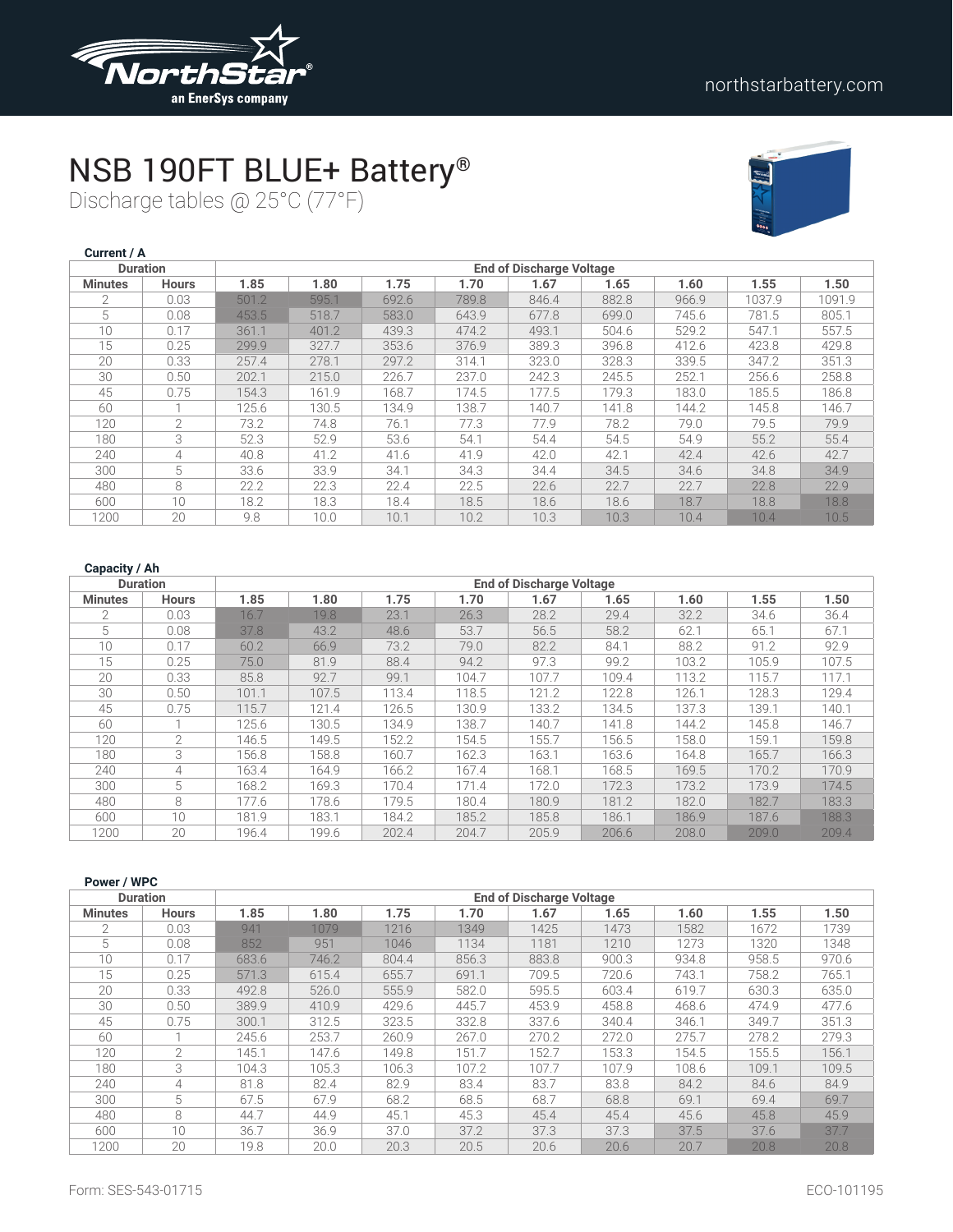

# NSB 210FT BLUE+ Battery®

Discharge tables @ 20°C (68°F)



| Current / A    |                 |                                 |       |       |       |       |       |       |       |       |  |
|----------------|-----------------|---------------------------------|-------|-------|-------|-------|-------|-------|-------|-------|--|
|                | <b>Duration</b> | <b>End of Discharge Voltage</b> |       |       |       |       |       |       |       |       |  |
| <b>Minutes</b> | <b>Hours</b>    | 1.85                            | 1.80  | 1.75  | 1.70  | 1.67  | 1.65  | 1.60  | 1.55  | 1.50  |  |
| $\mathcal{P}$  | 0.03            | 371.2                           | 466.5 | 569.4 | 675.0 | 737.3 | 777.4 | 869.6 | 944.8 | 997.2 |  |
| 5              | 0.08            | 390.9                           | 457.2 | 524.0 | 588.2 | 624.4 | 647.0 | 697.2 | 736.1 | 761.4 |  |
| 10             | 0.17            | 338.3                           | 378.8 | 417.9 | 454.0 | 473.7 | 485.8 | 512.0 | 531.6 | 543.6 |  |
| 15             | 0.25            | 291.7                           | 319.8 | 346.1 | 370.1 | 382.9 | 390.7 | 407.5 | 419.6 | 426.8 |  |
| 20             | 0.33            | 256.1                           | 276.9 | 296.2 | 313.5 | 322.7 | 328.3 | 340.0 | 348.5 | 353.3 |  |
| 30             | 0.50            | 206.3                           | 219.4 | 231.3 | 241.7 | 247.2 | 250.5 | 257.4 | 262.2 | 264.9 |  |
| 45             | 0.75            | 160.6                           | 168.4 | 175.4 | 181.4 | 184.6 | 186.4 | 190.3 | 192.9 | 194.2 |  |
| 60             |                 | 132.1                           | 137.3 | 142.0 | 145.9 | 148.0 | 149.2 | 151.6 | 153.3 | 154.1 |  |
| 120            | $\overline{2}$  | 78.3                            | 80.1  | 81.7  | 83.1  | 83.7  | 84.1  | 84.9  | 85.4  | 85.6  |  |
| 180            | 3               | 56.2                            | 57.1  | 57.9  | 58.6  | 58.9  | 59.1  | 59.5  | 59.8  | 59.9  |  |
| 240            | 4               | 44.0                            | 44.6  | 45.1  | 45.5  | 45.7  | 45.8  | 46.1  | 46.2  | 46.3  |  |
| 300            | 5               | 36.2                            | 36.6  | 37.0  | 37.3  | 37.4  | 37.5  | 37.7  | 37.8  | 37.9  |  |
| 480            | 8               | 23.9                            | 24.1  | 24.3  | 24.5  | 24.5  | 24.6  | 24.7  | 24.8  | 24.8  |  |
| 600            | 10              | 19.5                            | 19.7  | 19.9  | 20.0  | 20.1  | 20.1  | 20.2  | 20.3  | 20.3  |  |
| 1200           | 20              | 10.5                            | 10.6  | 10.7  | 10.8  | 10.9  | 10.9  | 11.0  | 11.1  | 11.1  |  |

| <b>Duration</b> |                | <b>End of Discharge Voltage</b> |       |       |       |       |       |       |       |       |  |  |
|-----------------|----------------|---------------------------------|-------|-------|-------|-------|-------|-------|-------|-------|--|--|
| <b>Minutes</b>  | <b>Hours</b>   | 1.85                            | 1.80  | 1.75  | 1.70  | 1.67  | 1.65  | 1.60  | 1.55  | 1.50  |  |  |
| $\mathcal{P}$   | 0.03           | 12.4                            | 15.5  | 19.0  | 22.5  | 24.6  | 25.9  | 29.0  | 31.5  | 33.2  |  |  |
| 5               | 0.08           | 32.6                            | 38.1  | 43.7  | 49.0  | 52.0  | 53.9  | 58.1  | 61.3  | 63.4  |  |  |
| 10              | 0.17           | 56.4                            | 63.1  | 69.6  | 75.7  | 78.9  | 81.0  | 85.3  | 88.6  | 90.6  |  |  |
| 15              | 0.25           | 72.9                            | 79.9  | 86.5  | 92.5  | 95.7  | 97.7  | 101.9 | 104.9 | 106.7 |  |  |
| 20              | 0.33           | 85.4                            | 92.3  | 98.7  | 104.5 | 107.6 | 109.4 | 113.3 | 116.2 | 117.8 |  |  |
| 30              | 0.50           | 103.1                           | 109.7 | 115.6 | 120.9 | 123.6 | 125.3 | 128.7 | 131.1 | 132.4 |  |  |
| 45              | 0.75           | 120.5                           | 126.3 | 131.5 | 136.1 | 138.4 | 139.8 | 142.7 | 144.7 | 145.7 |  |  |
| 60              |                | 132.1                           | 137.3 | 142.0 | 145.9 | 148.0 | 149.2 | 151.6 | 153.3 | 154.1 |  |  |
| 120             | $\overline{2}$ | 156.7                           | 160.3 | 163.5 | 166.1 | 167.5 | 168.2 | 169.8 | 170.8 | 171.3 |  |  |
| 180             | 3              | 168.5                           | 171.3 | 173.8 | 175.8 | 176.8 | 177.4 | 178.6 | 179.4 | 179.7 |  |  |
| 240             | 4              | 175.8                           | 178.2 | 180.3 | 182.0 | 182.8 | 183.3 | 184.3 | 185.0 | 185.3 |  |  |
| 300             | 5              | 181.0                           | 183.1 | 184.9 | 186.5 | 187.2 | 187.7 | 188.6 | 189.2 | 189.5 |  |  |
| 480             | 8              | 191.0                           | 192.8 | 194.4 | 195.7 | 196.4 | 196.8 | 197.7 | 198.3 | 198.7 |  |  |
| 600             | 10             | 195.4                           | 197.3 | 198.9 | 200.2 | 201.0 | 201.4 | 202.3 | 203.0 | 203.4 |  |  |
| 1200            | 20             | 210.2                           | 212.7 | 214.9 | 216.9 | 217.9 | 218.5 | 220.0 | 221.1 | 221.9 |  |  |

|                | Power / WPC                                        |       |       |        |        |        |        |        |        |        |  |
|----------------|----------------------------------------------------|-------|-------|--------|--------|--------|--------|--------|--------|--------|--|
|                | <b>End of Discharge Voltage</b><br><b>Duration</b> |       |       |        |        |        |        |        |        |        |  |
| <b>Minutes</b> | <b>Hours</b>                                       | 1.85  | 1.80  | 1.75   | 1.70   | 1.67   | 1.65   | 1.60   | 1.55   | 1.50   |  |
| $\overline{2}$ | 0.03                                               | 685.7 | 852.0 | 1023.8 | 1189.9 | 1281.6 | 1337.6 | 1454.3 | 1529.3 | 1555.4 |  |
| 5              | 0.08                                               | 751.3 | 847.2 | 939.9  | 1025.8 | 1072.7 | 1101.5 | 1163.6 | 1209.4 | 1236.7 |  |
| 10             | 0.17                                               | 659.8 | 710.5 | 758.4  | 802.3  | 826.3  | 841.2  | 874.2  | 900.5  | 919.3  |  |
| 15             | 0.25                                               | 571.4 | 604.2 | 635.0  | 663.1  | 678.5  | 688.1  | 709.6  | 727.2  | 740.6  |  |
| 20             | 0.33                                               | 502.3 | 526.0 | 548.2  | 568.3  | 579.4  | 586.3  | 601.8  | 614.6  | 624.5  |  |
| 30             | 0.50                                               | 404.9 | 419.9 | 433.7  | 446.2  | 453.0  | 457.3  | 466.7  | 474.5  | 480.4  |  |
| 45             | 0.75                                               | 315.2 | 324.8 | 333.6  | 341.4  | 345.5  | 348.0  | 353.6  | 358.0  | 361.1  |  |
| 60             |                                                    | 259.1 | 266.2 | 272.7  | 278.3  | 281.2  | 283.0  | 286.7  | 289.5  | 291.2  |  |
| 120            | $\mathcal{P}$                                      | 153.5 | 157.3 | 160.5  | 163.1  | 164.4  | 165.1  | 166.5  | 167.3  | 167.4  |  |
| 180            | 3                                                  | 110.3 | 112.8 | 114.9  | 116.6  | 117.4  | 117.9  | 118.7  | 119.0  | 119.0  |  |
| 240            | 4                                                  | 86.5  | 88.4  | 89.9   | 91.2   | 91.7   | 92.1   | 92.6   | 92.7   | 92.7   |  |
| 300            | 5                                                  | 71.4  | 72.9  | 74.1   | 75.0   | 75.5   | 75.7   | 76.1   | 76.2   | 76.2   |  |
| 480            | 8                                                  | 47.5  | 48.2  | 48.8   | 49.3   | 49.5   | 49.6   | 49.9   | 49.9   | 49.9   |  |
| 600            | 10 <sup>°</sup>                                    | 39.2  | 39.6  | 40.0   | 40.3   | 40.4   | 40.5   | 40.7   | 40.8   | 40.8   |  |
| 1200           | 20                                                 | 21.7  | 21.5  | 21.4   | 21.3   | 21.3   | 21.3   | 21.4   | 21.5   | 21.7   |  |